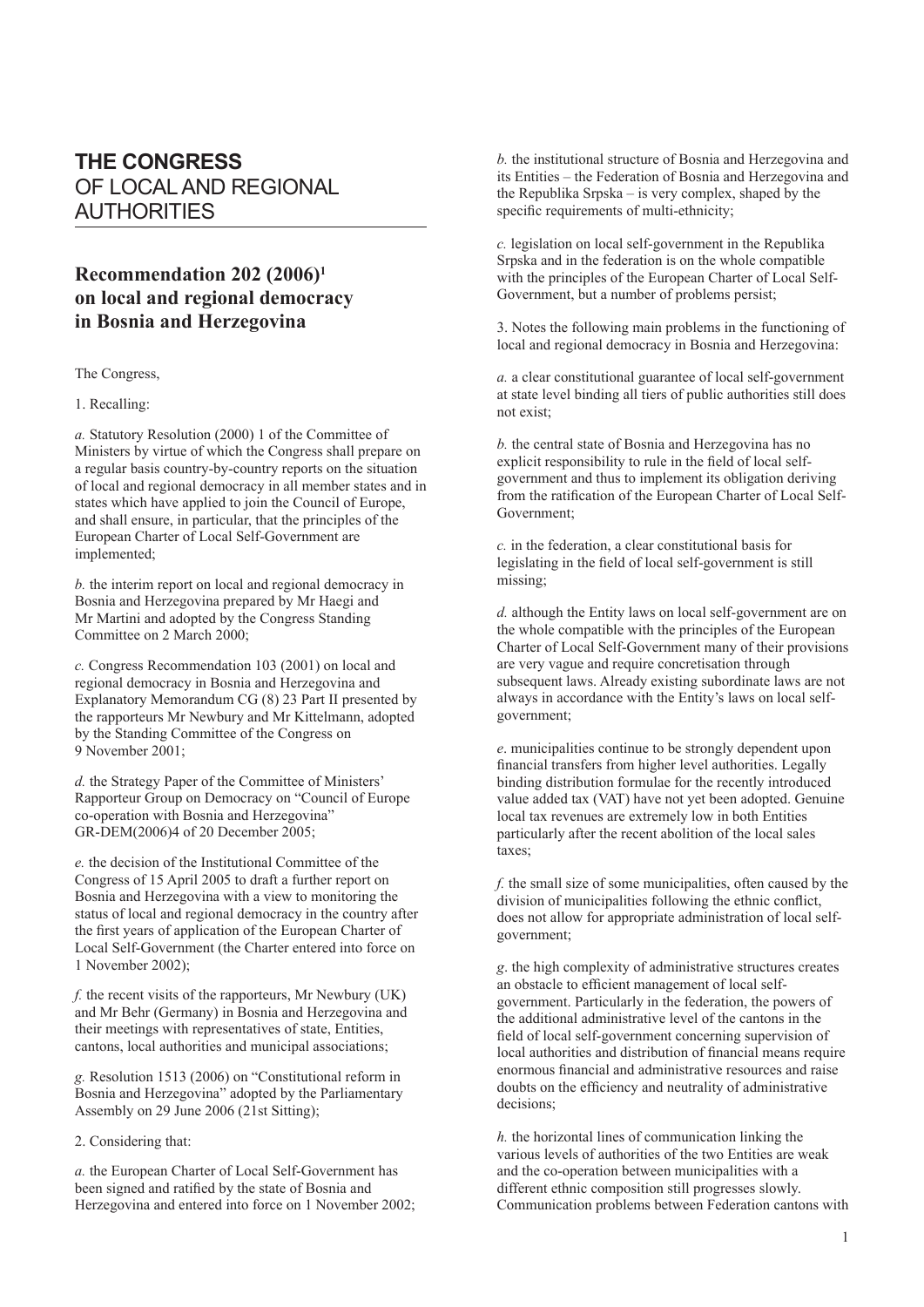#### *Recommendation 202*

different ethnic majorities persist as well. The associations of municipalities start to co-operate, however, a close cooperation or even unification of the associations has still not taken place;

*i*. concrete legal provisions on municipal property have not yet been adopted in either of the Entities;

*j.* decisions concerning public affairs often continue to be based on ethnic criteria;

*k.* the following Council of Europe conventions have been signed, but not yet ratified, by Bosnia and Herzegovina:

i. the European Framework Convention on Transfrontier Co-operation;

ii. the European Charter for Regional or Minority Languages;

4. Recommends that:

## *to all authorities:*

*a.* constitutional, legislative and administrative policies at all levels should aim at simplification of the public administrative structure;

*b*. constitutional and legislative policies at all levels should be targeted at reducing and finally eliminating the part of ethnic criteria in the exercise of political rights, taking into account, however, the temporarily necessary rules for the protection of minorities;

## *to the state of Bosnia and Herzegovina:*

*c*. given the international responsibility of Bosnia and Herzegovina for the implementation of the European Charter of Local Self-Government, the state of Bosnia and Herzegovina should legislate for a clear constitutional guarantee of local self-government binding all tiers of public authorities;

*d*. the state of Bosnia and Herzegovina should, in the framework of its internal procedures, ratify the following Council of Europe conventions and ensure their binding force to all tiers of public authorities:

i. the European Framework Convention on Transfrontier Co-operation;

ii. the European Charter for Regional or Minority Languages;

#### *to the Entities:*

*e.* the Federation of Bosnia and Herzegovina should amend its Constitution in order to clarify the competency of the federation to legislate in the field of local self-government;

*f.* both Entities should take all necessary measures to guarantee the implementation of their legislation in matters of local and regional democracy and establish appropriate and simplified legal and administrative procedures to this end. The necessary subsequent laws should be enacted in due course;

*g.* both Entities should enact appropriate legislation on distribution of the income deriving from the newly introduced value added tax (VAT) giving local authorities adequate financial resources of their own and not constituting a means of exercising supervision over them. Clear criteria (revenue-sharing formulae) for the distribution of VAT should be developed while taking into account protection of financially weaker local authorities. Local authorities should be consulted during the process of developing such formulae;

*h.* given the recent abolition of local sales taxes, both Entities should ensure that local authorities can derive at least part of their financial resources from local taxes and charges according to Article 9.3 of the European Charter of Local Self-Government;

*i.* both Entities should work towards an adequate reform of their territorial structures, particularly focusing on creating municipalities of a sufficient size allowing appropriate performance of municipal responsibilities;

*j.* given the rather strict legal limitation of administrative supervision over local authorities, the Entities should continuously observe the exercise of supervision in order to identify and eliminate possible illegal practices;

*k*. the Federation of Bosnia and Herzegovina should consider the possibility of shifting the powers of the cantons in the field of local self-government, particularly concerning supervision and finances, to the Entities, thus permitting the concentration and unbiased exercise of power to the Entity level, possibly in a federal ministry of local self-government. If cantons are found to be necessary, they should become second-tier local authorities;

*l.* given the current deficiency of power of the state of Bosnia and Herzegovina in the field of local selfgovernment und thus its present inability to fully implement its obligations deriving from the ratification of the European Charter of Local Self-Government, the Congress recommends that both Entities should, in the framework of their internal procedures, individually incorporate the European Charter of Local Self-Government in their legislation and agree on mechanisms to establish responsibility of the entities vis-à-vis the state;

*m*. both Entities should implement programmes to foster closer links and co-operation between their municipalities, including municipalities with different ethnic composition, and reinforce the dialogue between the local government associations of the two Entities with a possible view to their unification;

*n.* the Entities should concretise their legislation on municipal local property;

## *to the municipalities:*

*o.* the municipalities of both Entities, particularly those with majority populations of different ethnic background, should initiate and maintain close co-operation. This